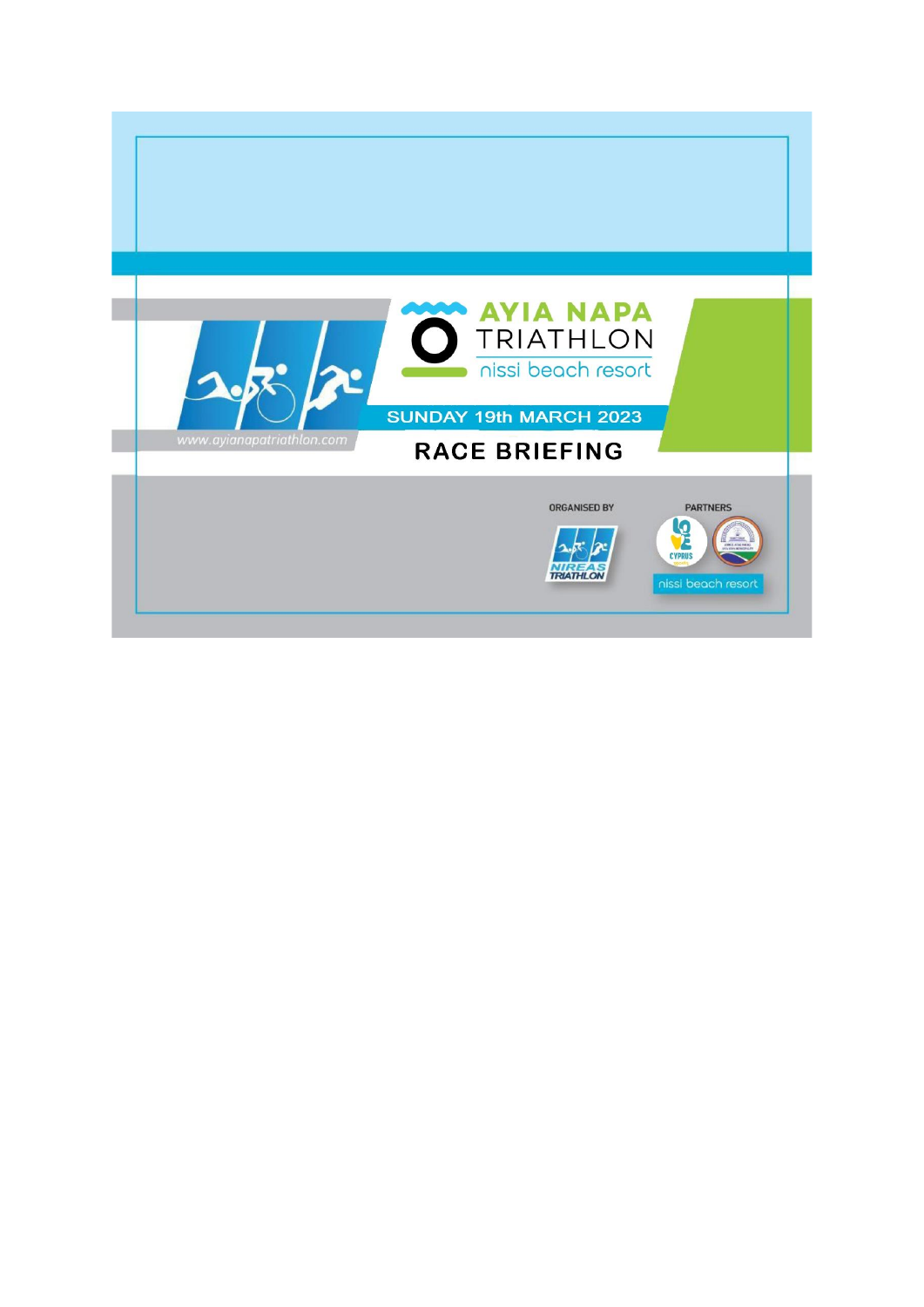## You race kit should contain:

- Swim Cap (1)
- Sticker with race number (3) for the helmet, (1) for the bike
- $\bullet$  Chip (1)
- Bib number (1) (no race belt provided, bring your own)
- Race Technical T-Shirt
- Various items offered by sponsors

At the time of collecting the above, each participant will present their ID card or passport to confirm your identity.

## Bike and race kit setup:



The chip is essential for the timing. Wear it on the ankle as shown. In case of a wetsuit the chip must be on top of it.

[Instructions](https://ayianapatriathlon.com/wp56/wp-content/uploads/2019/01/Instructions-of-Triathlon-Band-Placement_.jpg) for use



The three helmet stickers go one on the left side, one on the right side and the third one in the front.



The bike sticker shall be attached so it is visible from both sides of the bicycle.



Fix the bib number on a race belt. Turn on the back for the bike section. Turn in front for the run section. No race belt is provided by the organisers. You must bring your own.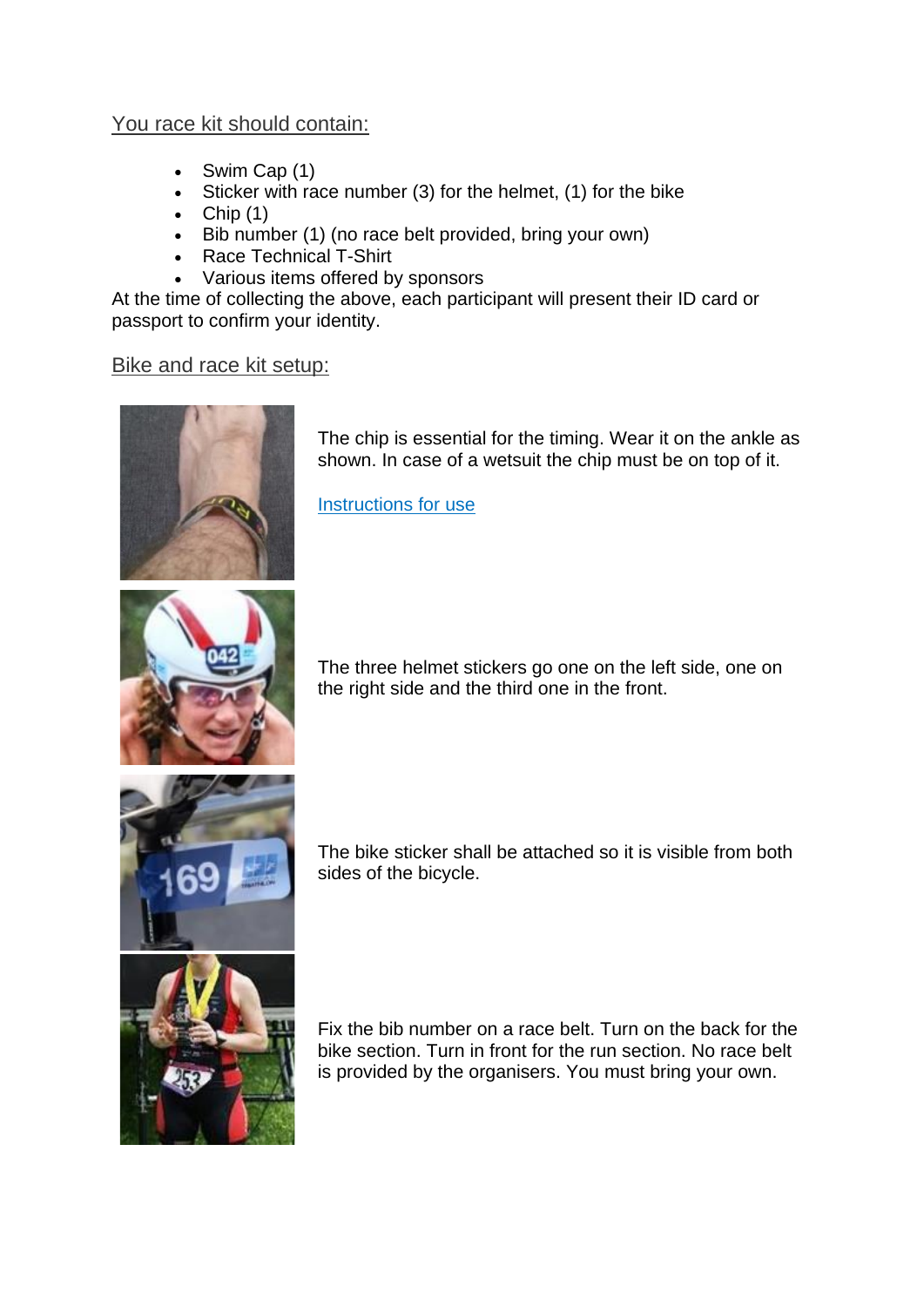# Directions for Putting on Timing Chip Band



- Place the band on ankle with words "Swim, Bike, Run" showing Face Up.
- Place the gap between the foam tags at the center of the ankle. Make sure one foam spacer is located on the right side of the ankle and the other on the left side of the ankle – Per photo #1.
- Adjust and attach the Band by inserting two fingers to create space between the ankle and the Band – Per photo #2.
- Be sure your hands are completely clean so as not to affect the adhesive with sunscreen, Vaseline etc.
- For the timing Band to work properly, it must be on the outside of all clothing. Do not cover with wetsuit.
- A backup timing chip is behind your Race Number. It is very important not to remove it.

| Bike check-in                   | 05:30-07:00 | <b>Transition Area</b>     |
|---------------------------------|-------------|----------------------------|
| Middle Distance Triathlon Start | 07:30       | Nissi Beach                |
| <b>Sprint Distance Start</b>    | 08:15       | Nissi Beach                |
| <b>Triathlon Distance Start</b> | 08:30       | Nissi Beach                |
| <b>Award Ceremony</b>           | 14:30       | Taverna-Nissi Beach Resort |
| Bike check-out                  | 15:00       | <b>Transition Area</b>     |

## Event Schedule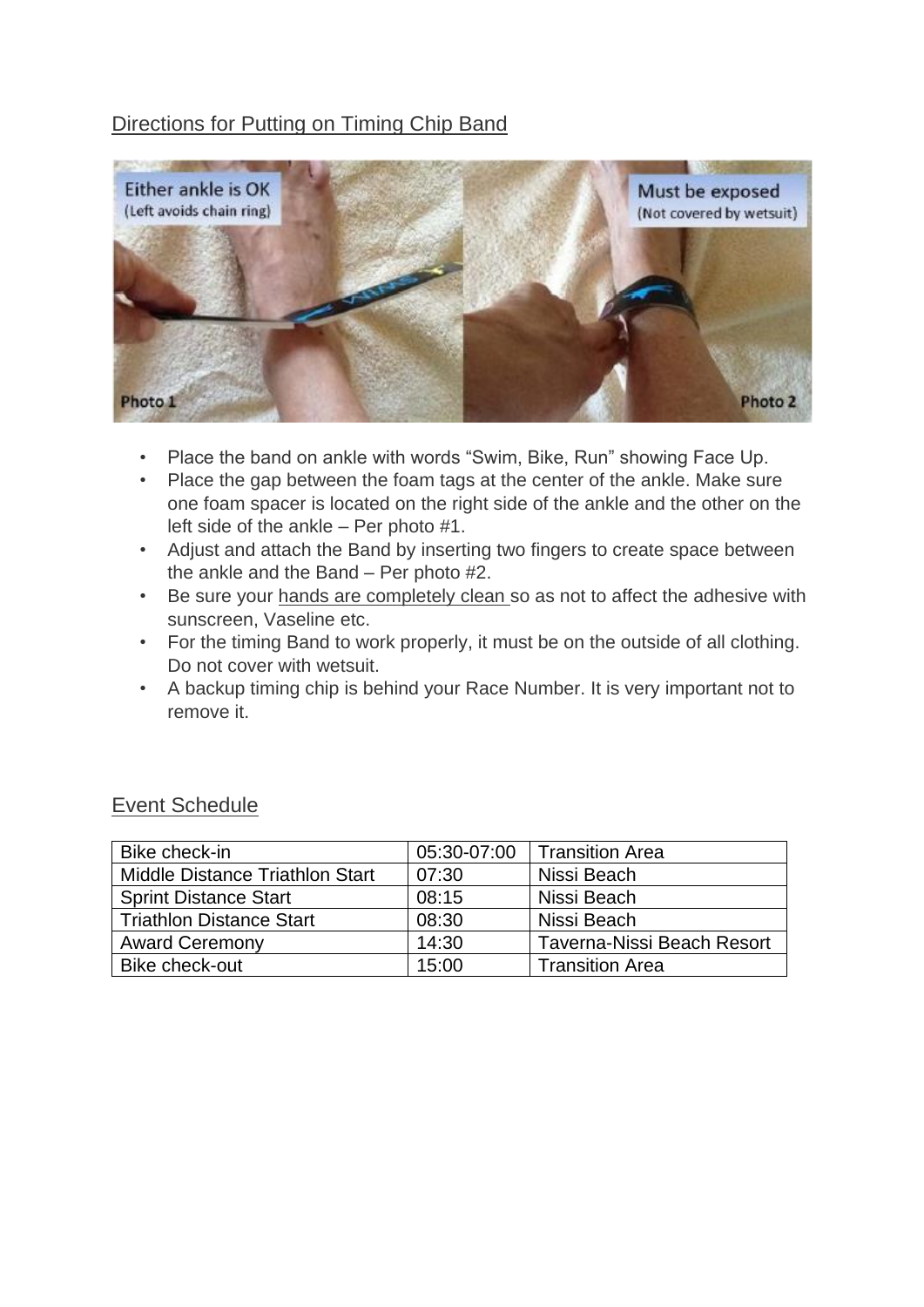## Bike Check-in

- Access only to athletes wearing a race wrist band.
- Before entering the Transition Area:
	- o Visual Bike and Helmet check
	- o Wrist band OK
	- o Bib number OK
- Rack your bike according to your race number
- Helmet and shoes can be on your bike
- Other race kit in the box provided
- Cycling in TA is not permitted
- The TA must be always kept tidy.

# The Swim



- Wetsuit will be optional.
- A beach mass start with a run from the beach.
- Leave all buoys to your left.



Middle Distance

- Start Time 7:30
- Distance 1.9Km– 2 Laps (B1-B2-B3-B1) x2

#### Sprint Distance

- Start Time 8:15
- Distance 750m 1 Lap (B1-B4-B5-B1) x1

#### Triathlon Distance

- Start Time 8:30
- Distance1500m 2Laps (B1-B4-B5-B1) x2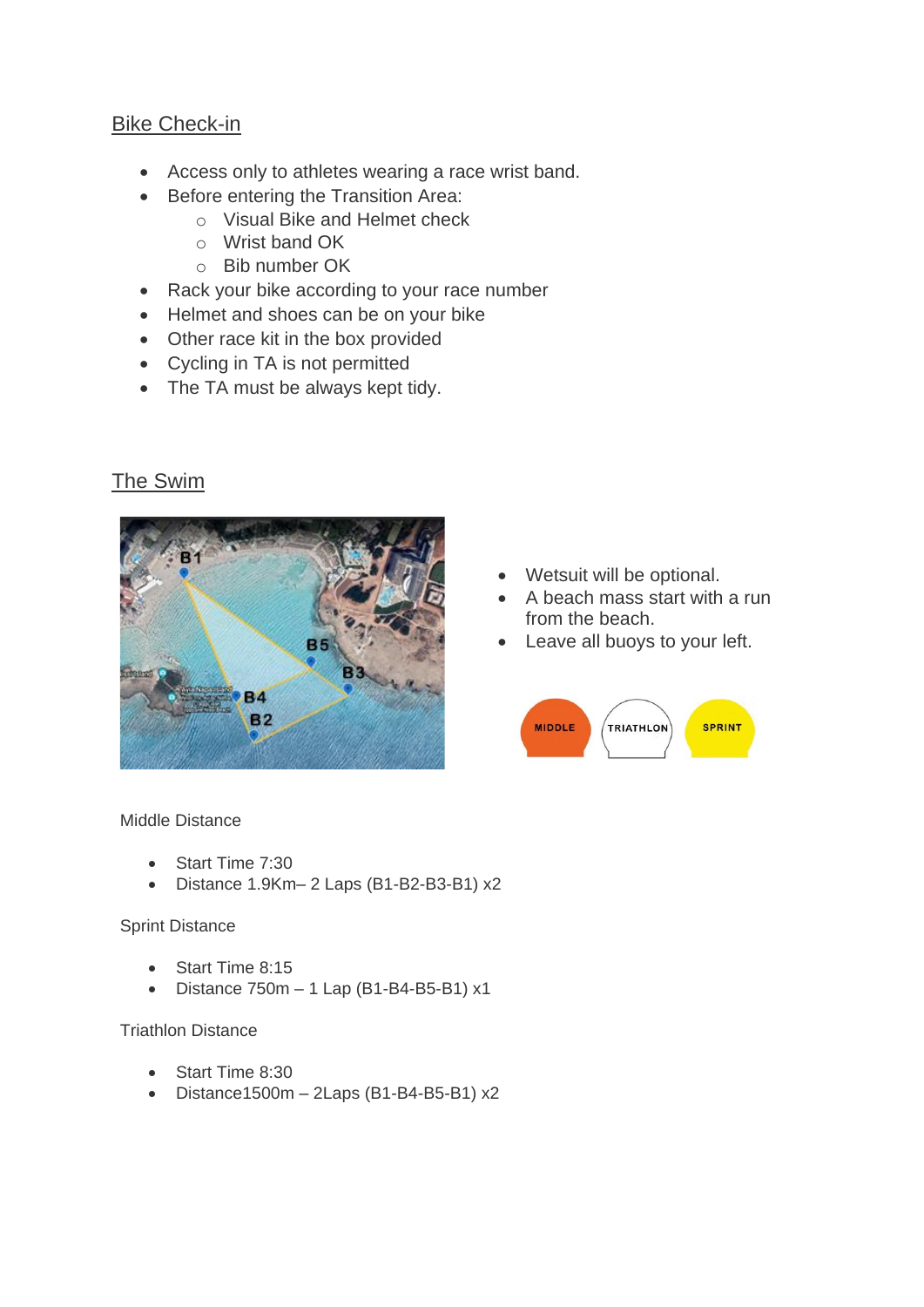# The Bike

- Helmets must be worn before the bike is removed from its position on the racks.
- Don´t mount your bike, before the marked mount line
- Team Transition area At the bike spot of the team
- Always ride as far as possible to the left
- Always overtake from the right
- Never cross the centre line of the road
- Do not liner you will be penalized if spotted
- Follow the general rules of traffic, be aware of cars.
- **Drafting is not allowed.**
- **GET OFF THE BIKE BEFORE THE DISMOUNT LINE**



- Middle Distance
	- o 90Km– 5 Laps
- **Sprint Distance** 
	- $\circ$  24Km 1 Lap
- Triathlon Distance
	- $\circ$  40Km 2 Laps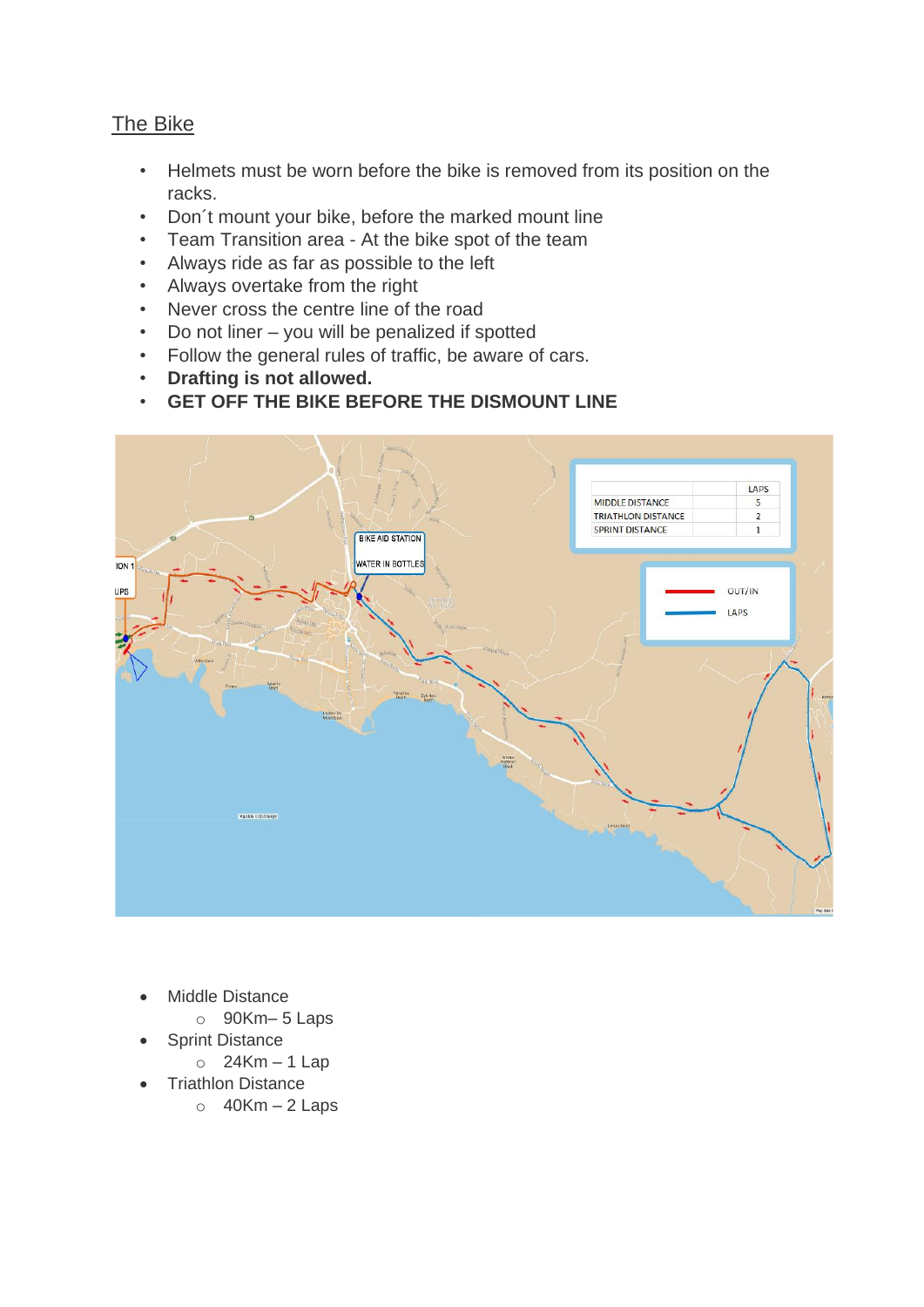## Points of Critical Importance on the course



# **Drafting**

- This is a non-drafting event.
- Legal distance: 12m x 3m between bikes
- Front wheel to front wheel
- complete your overtake within 25sec
- Always make forward progress
- drop 12 meters back after being passed



12m for Middle Distance 10m for Triathlon & Sprint

# Penalties for Drafting

- Technical Officials will notify the athletes who draft that they are subject to a time penalty of:
	- One minute for the Sprint distance
	- Two minutes for standard Triathlon distance.
	- Five minutes for the Middle distance
- The third drafting offence will lead to disqualification.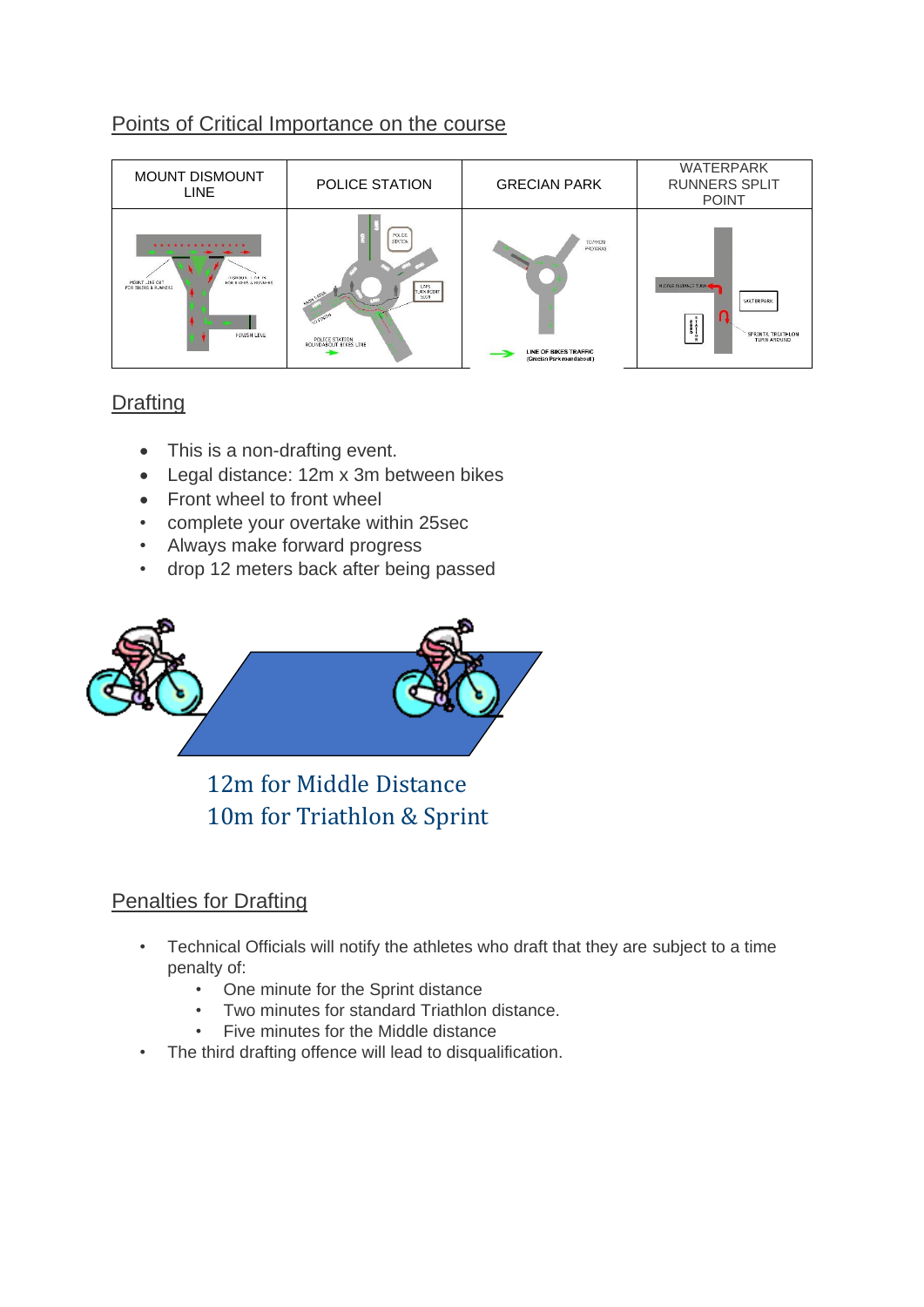# The Run

- No outside assistance
- No iPod, headphones, cell phone or cameras
- No littering
- Keep your torso covered
- Keep your BIB-number visible on the front



• Middle Distance 21Km - 3 laps



- Triathlon10Km 2 laps
- Sprint 5Km 1 lap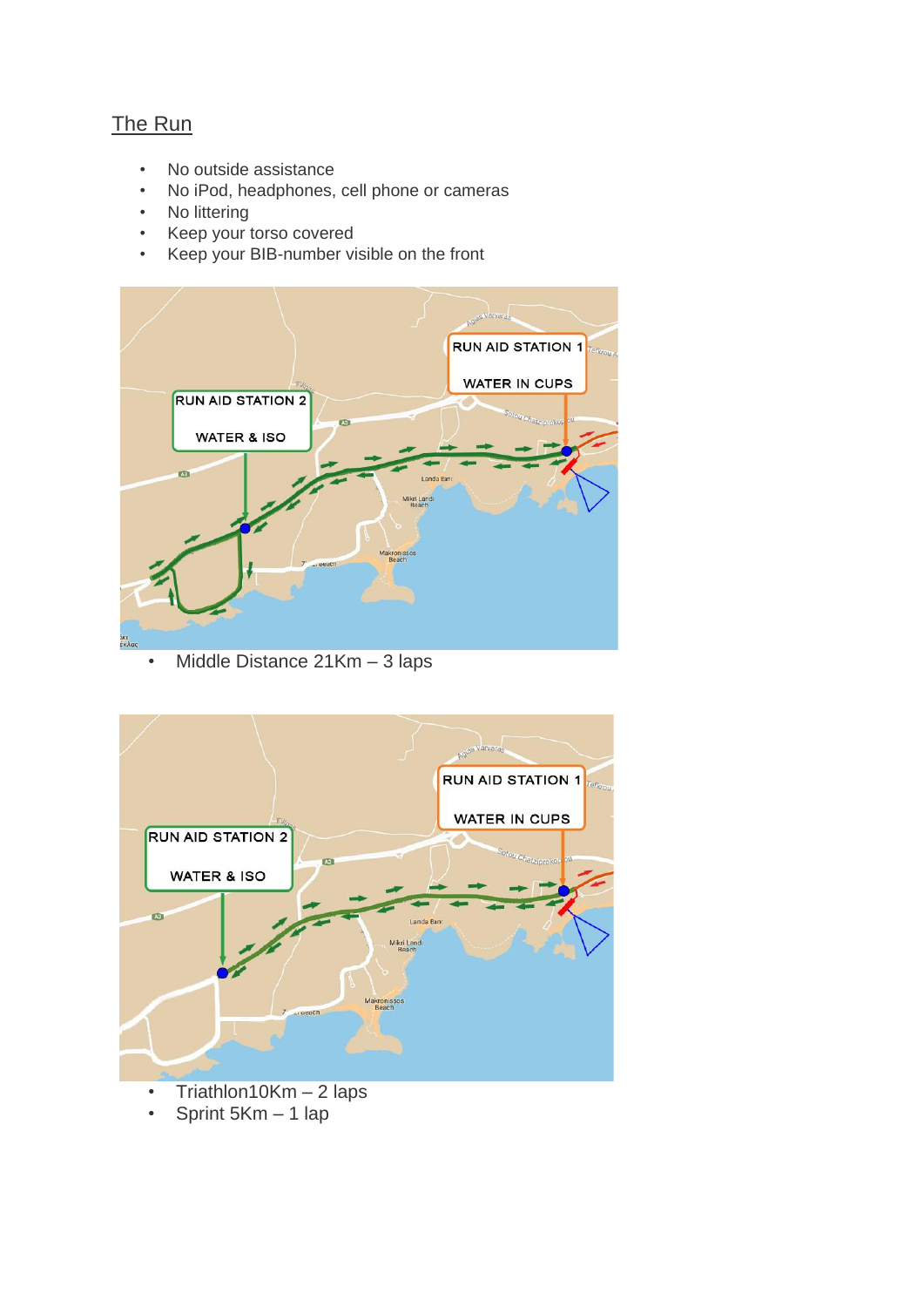# Cut-off times

#### Middle distance

- Swim: Athletes will have 1:00 to complete the swim.
- Bike: 4 hours and 30 minutes after the start.
- Run: 7 hours after the start.
- Total Time Cut-off: The race will officially end 7 hours after the start. Each athlete will have 7 hours to complete the race.

## Triathlon & Sprint

There will be no cutoff times for the Standard Triathlon and Sprint distances.

# Aid Stations

- There will be one Aid station on the bike course and two Aid stations on the run course for the Hellenic Bank Middle Distance.
- The Bike Aid Station will offer water in bottles and will be located near the police roundabout in the bike loop. It is the athlete's own responsibility to collect the bottles from the tables in the AID stations. We don't guarantee volunteers to hand it to you "on the fly". To use the aid station
	- slow down on approach!!
	- It is a slow speed area
- The Run Aid Station-1will offer water and will be located near Adams Hotel.
- The Run Aid Station-2 will offer water and SQUEEZY electrolyte. It will be located near the Ayia Napa Water Park.

# Mobile Medical Stations are located over the course

- Bike course Cape Greco Environmental Information & Education Centr
- Run course -Run aid station 1

# After Race Area offers you

- Finisher Medal
- Fruits and water
- Finisher T-shirt
- Music & Ambiance
- Medical assistance
- Toilets